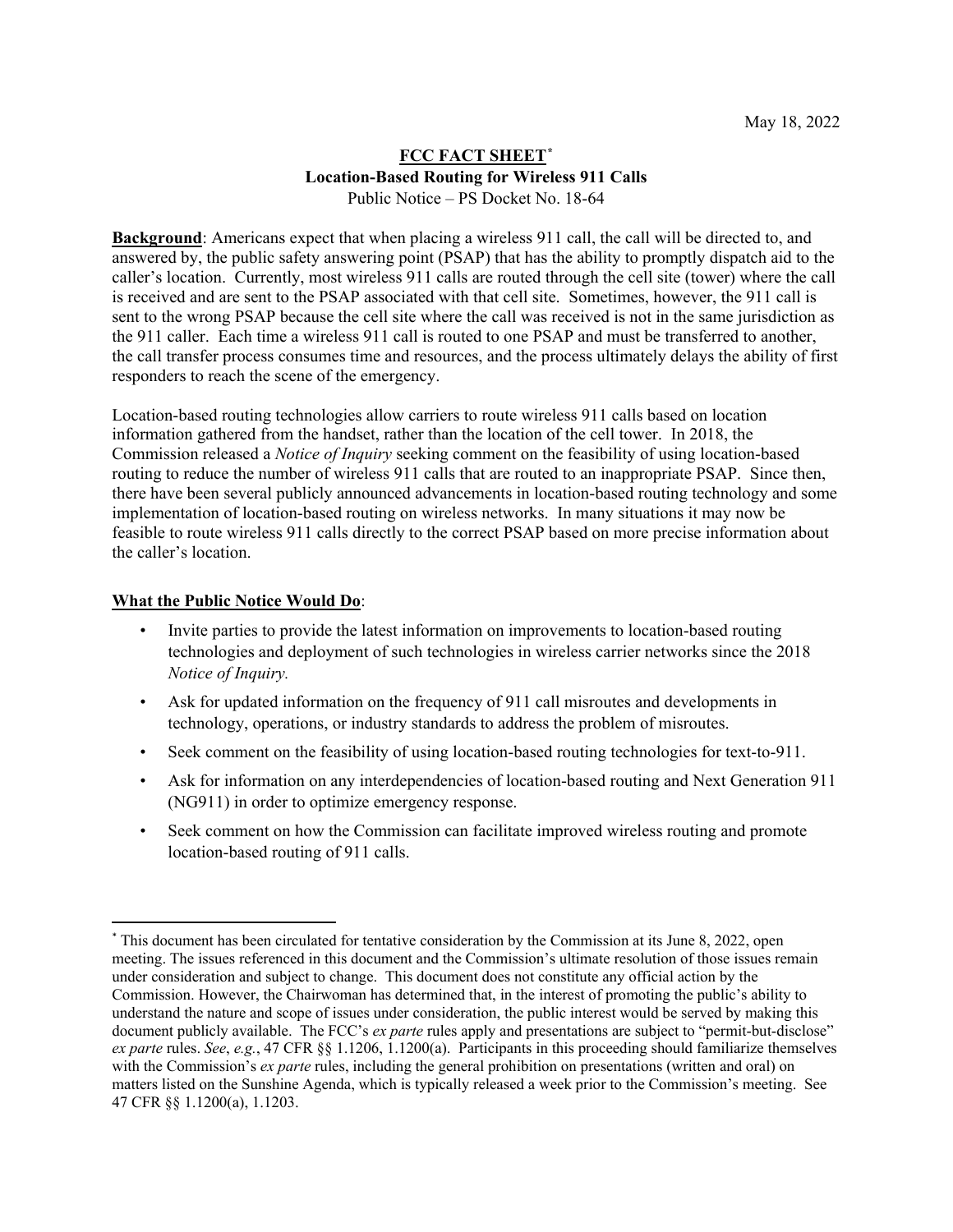**PUBLIC NOTICE** 

**Federal Communications Commission** 45 L Street NE Washington, DC 20554

News Media Information 202-418-0500 Internet: www.fcc.gov TTY: 888-835-5322

**Released: []**

## **FEDERAL COMMUNICATIONS COMMISSION SEEKS TO REFRESH THE RECORD ON LOCATION-BASED ROUTING FOR WIRELESS 911 CALLS[\\*](#page-1-0)**

**PS Docket No. 18-64**

## **Comments Due: [30 days after release] Reply Comments Due: [45 days after release]**

**By the Commission: []**

With this Public Notice, we invite parties to update the record on issues raised in the 2018 *Location-Based Routing for Wireless 911 Calls Notice of Inquiry* (*Notice of Inquiry*), [1](#page-1-1) which sought comment on the feasibility of location-based routing as a means of reducing the incidence of misrouted wireless calls to 911 and improving emergency response times. The prior comment and reply comment period in this proceeding closed nearly four years ago.<sup>[2](#page-1-2)</sup> Given the passage of time since the prior comment period ended, enhancements in 911 location accuracy, and intervening developments related to location-based routing, we now seek to update the record in this proceeding. We seek comment on technological improvements to location-based routing, as well as the extent to which wireless carriers have deployed location-based routing in their networks. We also seek to update the record on steps the Commission could take to encourage the implementation of location-based routing or other improvements that would help to reduce misrouting of 911 calls and improve emergency response.

*2018 Notice of Inquiry*. In the *Notice of Inquiry*, the Federal Communications Commission (FCC or Commission) stated that transitioning from cell tower-based routing to location-based routing would significantly reduce the number of wireless 911 calls that must be transferred from one Public Safety

<span id="page-1-0"></span><sup>\*</sup> This document has been circulated for tentative consideration by the Commission at its June 8, 2022, open meeting. The issues referenced in this document and the Commission's ultimate resolution of those issues remain under consideration and subject to change. This document does not constitute any official action by the Commission. However, the Chairwoman has determined that, in the interest of promoting the public's ability to understand the nature and scope of issues under consideration, the public interest would be served by making this document publicly available. The FCC's *ex parte* rules apply and presentations are subject to "permit-but-disclose" *ex parte* rules. *See*, *e.g.*, 47 CFR §§ 1.1206, 1.1200(a). Participants in this proceeding should familiarize themselves with the Commission's *ex parte* rules, including the general prohibition on presentations (written and oral) on matters listed on the Sunshine Agenda, which is typically released a week prior to the Commission's meeting. See 47 CFR §§ 1.1200(a), 1.1203.

<span id="page-1-1"></span><sup>&</sup>lt;sup>1</sup> *Location-Based Routing for Wireless 911 Calls, PS Docket No. 18-64, Notice of Inquiry, 33 FCC Rcd 3238 (2018)* (*Notice of Inquiry*).

<span id="page-1-2"></span><sup>2</sup> Comments in response to the 2018 *Notice of Inquiry* were due by May 7, 2018. *Notice of Inquiry*, 33 FCC Rcd at 3238. Reply comments were due by June 28, 2018. *Location-Based Routing for Wireless 911 Calls*, PS Docket No. 18-64, Order, 33 FCC Rcd 4514 (2018).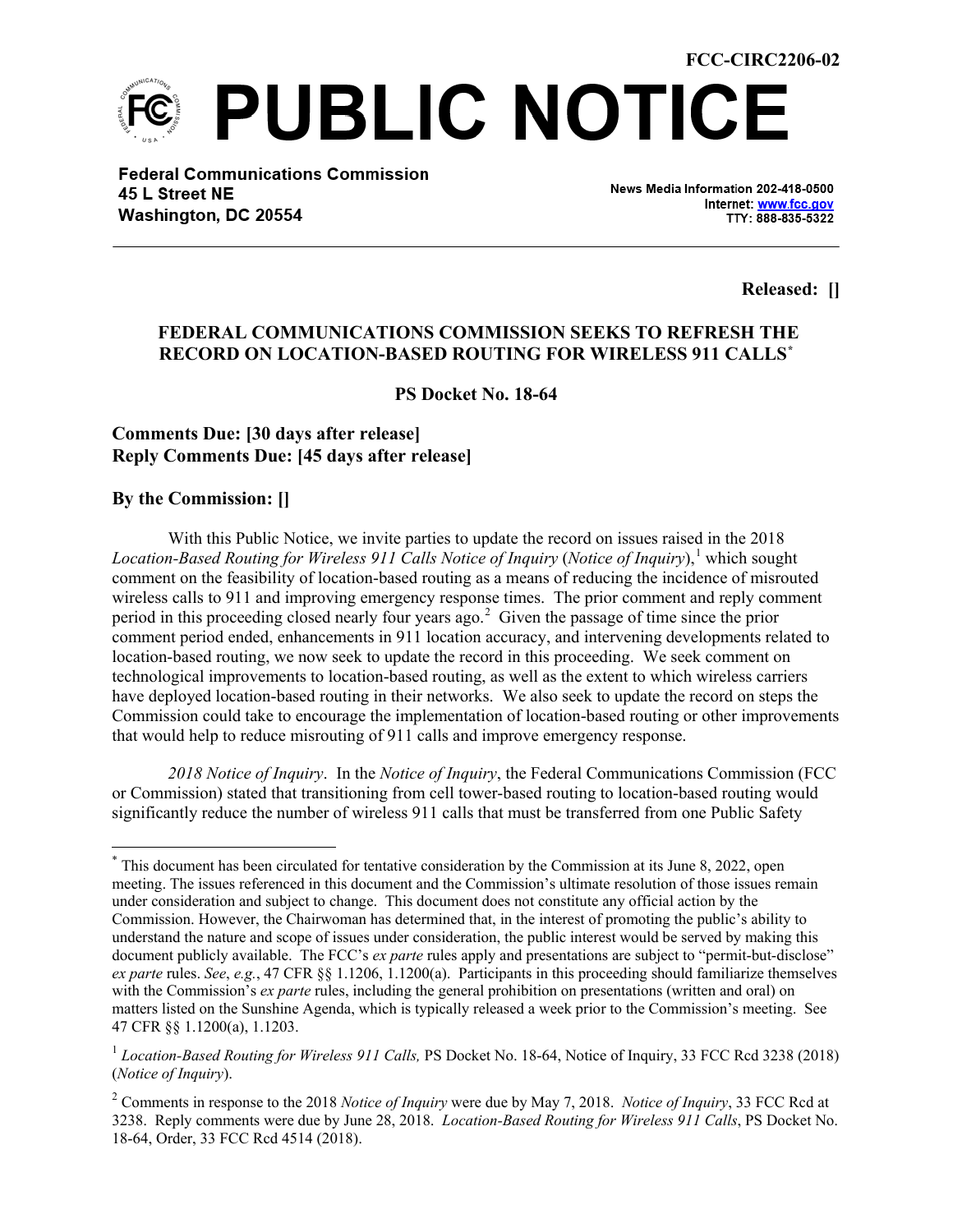Answering Point (PSAP) to another and therefore that it "would be in the public interest and should be encouraged and actively facilitated."<sup>[3](#page-2-0)</sup> The Commission sought comment on issues related to wireless 911 call misroutes and the current state of the implementation of location-based routing technologies, including existing standards and location-based routing capabilities in the context of Next Generation 911 (NG911).<sup>[4](#page-2-1)</sup> The Commission also asked detailed questions on the findings and recommendations regarding routing approaches identified in the report on location-based routing of the Communications Security, Reliability and Interoperability Council V (CSRIC V LBR Report).<sup>[5](#page-2-2)</sup> Additionally, the Commission requested that commenters discuss the means available to the Commission to facilitate improvements to 911 routing and reduce the likelihood of misrouted 911 calls, including the promotion of voluntary best practices, implementation of incentive-based mechanisms, or regulatory action, and other costs and benefits relating to location-based routing for Enhanced 911 (E911). $<sup>6</sup>$  $<sup>6</sup>$  $<sup>6</sup>$  The Commission</sup> received 22 comments and 14 reply comments.<sup>[7](#page-2-4)</sup>

<span id="page-2-1"></span><sup>4</sup> *Notice of Inquiry,* 33 FCC Rcd at 3246-51, paras. 17-33. The *Notice of Inquiry* sought information on the routing of wireless 911 calls, noting that advances in location technology could support initial call-routing based on a caller's actual location. *Id.* at 3240, para. 3*.* The Commission also noted that while many location-based routing methods were promising, uncertainty remained regarding their reliability, the time required to develop necessary standards, and the potential transition costs of implementing location-based routing on current wireless 911 systems. *Id.* at 3240, para. 4.

<span id="page-2-2"></span><sup>5</sup> *Notice of Inquiry,* 33 FCC Rcd at 3246-50, paras. 18-29. The five methods of location-based routing identified by CSRIC V include: (1) holding 911 calls until Phase II location data becomes available; (2) an "interim or quick fix" method that would hold calls at a wireless MSC or the PSAP gateway for up to six seconds to allow the wireless carrier time to deliver X/Y coordinates; (3) registered or provisioned civic address for certain devices; (4) devicebased hybrid location; and (5) wireless 911 location accuracy emerging technologies. *See CSRIC V LBR Report* at 10-23.

<span id="page-2-3"></span><sup>6</sup> *Notice of Inquiry,* 33 FCC Rcd at 3251-53, paras. 34-42.

<span id="page-2-0"></span><sup>3</sup> *Notice of Inquiry,* 33 FCC Rcd at 3240, para. 4. Typically, wireless carriers route a 911 call to a PSAP based on the location of the cell sector that receives the call. *Id.* at 3240, para. 8. Due to the necessarily imprecise nature of cell sector-based routing, networks may route a wireless 911 call to a PSAP other than the one designated by the relevant 911 authority for the actual location of the caller. Cell sector-based routing can fail to route a 911 call to the appropriate PSAP for several reasons, including that more than one PSAP may be within the coverage area of a cell sector. Communications Security, Reliability and Interoperability Council V (CSRIC V), Working Group 1, Evolving 911 Services, Final Report – Task 2: 911 Location-Based Routing at 9 (2016) (*CSRIC V LBR Report*), [https://transition.fcc.gov/bureaus/pshs/advisory/csric5/WG1\\_Task2 \\_FinalReport\\_092016.docx.](https://transition.fcc.gov/bureaus/pshs/advisory/csric5/WG1_Task2%20_FinalReport_092016.docx) The Commission considers such calls to be "misrouted." *Notice of Inquiry,* 33 FCC Rcd at 3239, para. 2. In addition, it is important to note that the misroutes that are the subject of this inquiry generally result from current 911 call routing mechanisms that rely on cell tower location and are working as designed, not from technical failure of those mechanisms. *Id.* at 3239, para. 2 n.1. Calls misrouted to a jurisdiction that cannot dispatch assistance must be transferred, a process that consumes time and resources for both the first and second PSAP and delays dispatch and the ability of first responders to render aid. *Id.* at 3239, 3240-41, paras. 2, 8. In 2016, CSRIC V identified that location-based routing methods could be used to deliver a 911 call to a jurisdictionally appropriate PSAP and thereby reduce required call transfers, as long as the technology could obtain a location fix in 5 seconds or less. *CSRIC V LBR Report* at 3. CSRIC V defined location-based routing as "a system of rules to varying degrees of complexity dictating to where 9-1-1 calls from various locations are routed." *CSRIC V LBR Report* at 6-7.

<span id="page-2-4"></span> $<sup>7</sup>$  Commenters included, among others, national public safety entities, state and regional 911 entities, nationwide</sup> carriers, emergency telecommunications service providers, a handset manufacturer, a technical standards organization, a public safety consulting firm, and concerned members of the public. Commenters offered varying opinions about whether technologies were capable of location-based routing without delaying 911 calls. *See, e.g.*, AT&T Services, Inc. (AT&T) Reply Comments at 7-8, 11-12 (arguing that the Commission should "proceed cautiously," as "[e]ven the most promising of location based technologies… have limits"); Motorola Solutions, Inc. Comments at 2 (asserting that testing has confirmed that location-based wireless routing is faster and more accurate than legacy wireless routing). The comments and reply comments in response to the *Notice of Inquiry* may be viewed at: [https://www.fcc.gov/ecfs/search/search-filings/results?q=\(proceedings.name:\("18-64"\)\).](https://www.fcc.gov/ecfs/search/search-filings/results?q=(proceedings.name:()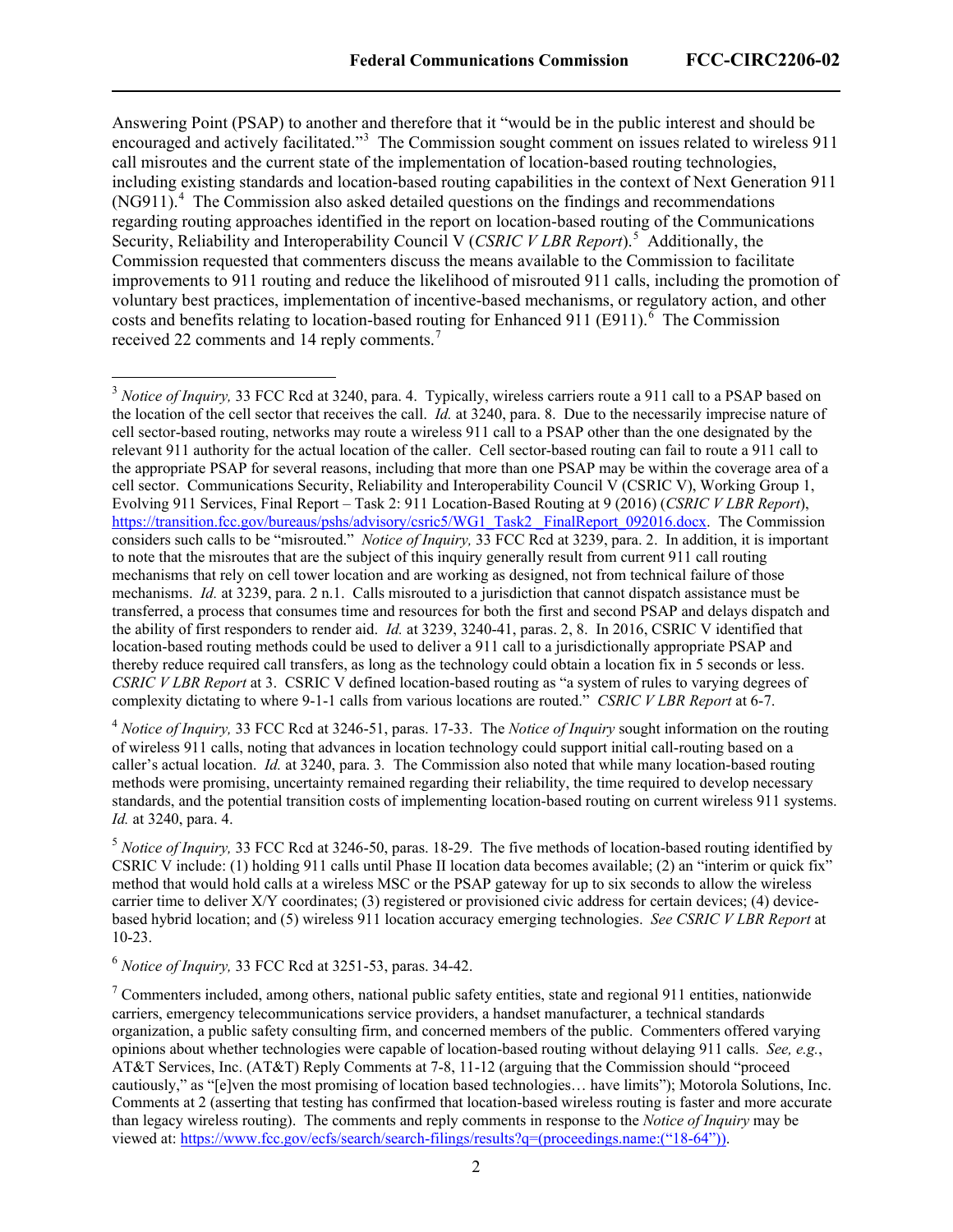*Developments Since 2018.* We issue this *Public Notice* so that commenters may update the record to address developments of the last four years, which, as discussed below, include new studies on misroutes and location-based routing technology, increased deployment of device-based hybrid (DBH)<sup>[8](#page-3-0)</sup> location technologies, and implementation of location-based routing on wireless carrier networks. In 2018, CTIA announced that the nationwide wireless carriers planned to add DBH location technologies to their networks to improve [9](#page-3-1)11 location accuracy.<sup>9</sup> In 2019, the Alliance for Telecommunications Industry Solutions (ATIS) published two studies with new information on misrouting and the feasibility of location-based routing.<sup>10</sup> In those studies, ATIS concluded that "location-based routing is technically feasible within the timing considerations recommended by CSRIC V,"[11](#page-3-3) and evaluated where "suboptimal routing" occurred for a sample set of emergency calls. [12](#page-3-4) In a 2019 *ex parte* filing in the instant docket, Apple Inc. noted that it had made DBH location technology available on certain device models that would support carrier implementation of location-based routing.<sup>[13](#page-3-5)</sup> In 2020, T-Mobile launched location-based routing on its network in Texas and Washington state.<sup>[14](#page-3-6)</sup> In 2022, AT&T announced a plan for a nationwide rollout of location-based routing on its network.<sup>[15](#page-3-7)</sup> In addition to these industry developments, the reported total of state expenditures on NG911 has increased from \$228 million to over \$364 million since 2018.<sup>[16](#page-3-8)</sup> The Commission has also taken steps to improve vertical location accuracy for wireless 911 calls and dispatchable location for fixed telephony, interconnected Voice-over-Internet Protocol (VoIP) services, Telecommunications Relay Services (TRS), and mobile text service.<sup>[17](#page-3-9)</sup> More

<span id="page-3-3"></span><sup>11</sup> *ATIS-0700042* at 22.

<span id="page-3-4"></span><sup>12</sup> *ATIS-0500039* at 1.

<span id="page-3-5"></span><sup>13</sup> Letter from Paul Margie, Counsel for Apple Inc., to Marlene H. Dortch, Secretary, FCC, PS Docket No. 18-64 et al. (filed Sept. 24, 2019). Apple shared in an *ex parte* meeting that it offers wireless carriers the option to enable location-based routing for iPhone models 6s and later running iOS 13 and Apple Watch devices running watch OS 6. *Id.* at 2.

<span id="page-3-6"></span><sup>14</sup> T-Mobile USA, Inc. (T-Mobile), T-Mobile First to Roll Out Cutting-Edge 911 Capabilities (Dec. 17, 2020), [https://www.t-mobile.com/news/network/tmobile-next-generation-911-location-based-routing.](https://www.t-mobile.com/news/network/tmobile-next-generation-911-location-based-routing)

<span id="page-3-7"></span><sup>15</sup> AT&T, AT&T Launches First-Ever Nationwide Location-Based Routing (May 10, 2022), [https://about.att.com/story/2022/nationwide-location-based](https://about.att.com/story/2022/nationwide-location-based-routing.html#:%7E:text=With%20location%2Dbased%20routing%2C%20a,to%20a%2010%2Dmile%20radius)[routing.html#:~:text=With%20location%2Dbased%20routing%2C%20a,to%20a%2010%2Dmile%20radius.](https://about.att.com/story/2022/nationwide-location-based-routing.html#:%7E:text=With%20location%2Dbased%20routing%2C%20a,to%20a%2010%2Dmile%20radius)

<span id="page-3-8"></span><sup>16</sup> *See* FCC, Eleventh Annual Report to Congress on State Collection and Distribution of 911 and Enhanced 911 Fees and Charges at 43, para. 34 (2019) (covering financial year 2018),

[https://www.fcc.gov/files/11thannual911feereport2019pdf;](https://www.fcc.gov/files/11thannual911feereport2019pdf) FCC, Thirteenth Annual Report to Congress on State Collection and Distribution of 911 and Enhanced 911 Fees and Charges at 62, para. 57 (2021) (covering financial year 2020), https://www.fcc.gov/files/13thannual911feereport2019pdf.

<span id="page-3-9"></span><sup>17</sup> *See, e.g., Wireless E911 Location Accuracy Requirements,* PS Docket No. 07-114*,* Fifth Report and Order and Fifth Further Notice of Proposed Rulemaking*,* 34 FCC Rcd 11592 (2019), corrected by Erratum (PSHSB Jan. 15,

(continued….)

<span id="page-3-0"></span><sup>&</sup>lt;sup>8</sup> Device-based hybrid location is an estimation method that typically utilizes either a selection or a combination of location methods available to the handset in a given environment, including crowd-sourced Wi-Fi, A-GNSS, and possibly other handset-based sensors. It also includes an associated uncertainty estimate reflective of the quality of the returned location. *CSRIC V LBR Report* at 16.

<span id="page-3-1"></span><sup>9</sup> Press Release, CTIA, Wireless Industry Announces Development in Improving 9-1-1 Location Accuracy (Sept. 5, 2018), [https://www.ctia.org/news/wireless-industry-announces-development-in-improving-9-1-1-location-accuracy.](https://www.ctia.org/news/wireless-industry-announces-development-in-improving-9-1-1-location-accuracy) 

<span id="page-3-2"></span><sup>&</sup>lt;sup>10</sup> The Alliance for Telecommunications Industry Solutions (ATIS) completed two studies in July 2019. *See* ATIS, Enhancing Location-Based Routing of Emergency Calls, ATIS-0700042 (Jul. 2019) (*ATIS-0700042*), [https://www.techstreet.com/atis/standards/atis-0700042?product\\_id=2077662;](https://www.techstreet.com/atis/standards/atis-0700042?product_id=2077662) ATIS, Analysis of Predetermined Cell Sector Routing Outcomes Compared to Caller's Device Location, ATIS-0500039 (Jul. 2019) (*ATIS-0500039*), [https://www.techstreet.com/standards/atis-0500039?product\\_id=2078062.](https://www.techstreet.com/standards/atis-0500039?product_id=2078062)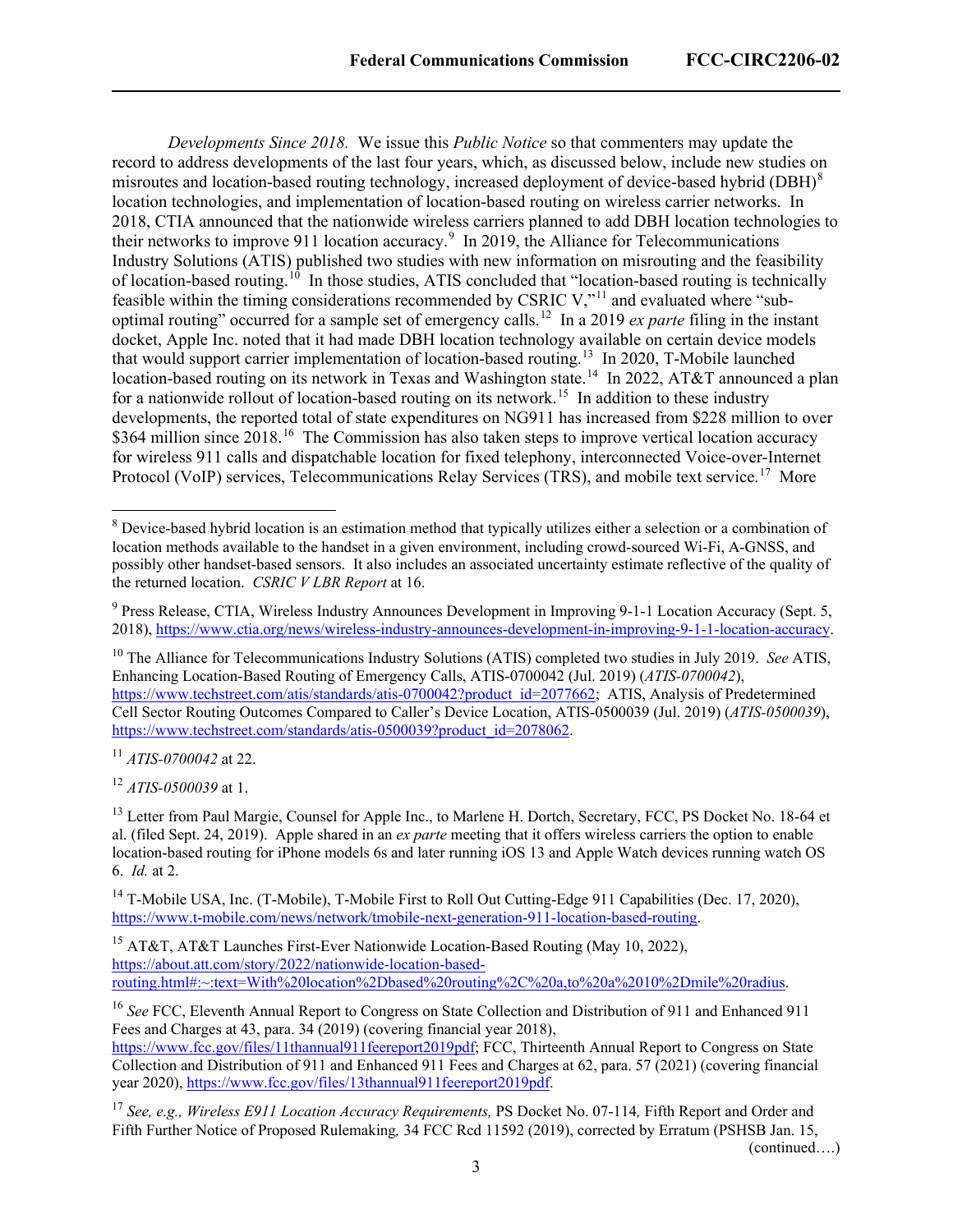recently, the Association of Public-Safety Communications Officials, International (APCO) has urged the Commission to address location-based routing as part of a proceeding on NG911.<sup>[18](#page-4-0)</sup>

In light of these industry trends, regulatory changes, and NG911 investments, we ask commenters to refresh the record regarding these and any other developments since the Commission's issuance of the *Notice of Inquiry* in the relevant technology, operations, industry standards, or public expectations. More specifically, we seek information regarding the current state of play of cell sector-based misroutes, the implementation of location-based routing by wireless carriers, interdependencies of location-based routing and NG911 to optimize emergency response, location-based routing technology, the use of location-based routing for text-to-911, security considerations of location-based routing, the means available to the Commission to improve 911 routing, and related costs and benefits.

*Cell Sector-Based Misroutes.* In the *Notice of Inquiry,* the Commission sought comment on the frequency of 911 call misrouting and its impact on public safety, as "[a]ny solution to the problem of misrouted 911 calls must be preceded by a determination of the dimensions of the problem."[19](#page-4-1) We seek updated information relating to the extent of the problem of cell sector-based misroutes. How many calls are misrouted on a yearly basis? What proportion of wireless 911 calls are delayed due to the need to reroute them to the correct PSAP and what is the typical length of such delays? For example, does the time required to locate the correct PSAP and reroute the call typically take at least a minute? Is the time required to reroute misrouted calls rising, declining, or staying constant over time? We also seek to update the record on any additional information that would help characterize the problem of cell sectorbased misroutes.<sup>20</sup> Beyond the studies described above, have there been additional studies identifying locations or characteristics of locations where misroutes tend to occur?<sup>[21](#page-4-3)</sup> Has the implementation of 5G technologies impacted the prevalence of misroutes from cell sector-based routing and, if so, how?<sup>[22](#page-4-4)</sup>

*Wireless Carrier Implementation of Location-Based Routing*. We seek comment on the current implementation of location-based routing on wireless carrier networks. Commenters should specify to what extent location-based routing solutions have been implemented, the experience of PSAPs receiving wireless 911 calls via these solutions, the strengths and shortfalls experienced during implementation or testing, and any reasons why implementation of location-based routing would not be achievable. How does the implementation of location-based routing differ in legacy, transitional, and NG911

<span id="page-4-1"></span><sup>19</sup> *Notice of Inquiry,* 33 FCC Rcd at 3246, para. 17.

<span id="page-4-2"></span><sup>20</sup> *See, e.g., Texas 9-1-1 Entities Comments at 5-6 (indicating that the prevalence of misroutes varies greatly* between cell sectors for one emergency network in Texas).

<sup>2020);</sup> *Wireless E911 Location Accuracy Requirements,* PS Docket No. 07-114, Sixth Report and Order and Order on Reconsideration, 35 FCC Rcd 7752 (2020), corrected by Erratum (PSHSB Aug. 28, 2020) and Second Erratum, 35 FCC Rcd 125025 (PSHSB Oct. 29, 2020); *Implementing Kari's Law and Section 506 of RAY BAUM'S Act; 911 Access, Routing, and Location in Enterprise Communications Systems; Amending the Definition of Interconnected VoIP Service in Section 9.3 of the Commission's Rules*, PS Docket Nos. 18-261 and 17-239, GN Docket No. 11-117, Report and Order, 34 FCC Rcd 6607 (2019), corrected by Erratum, 34 FCC Rcd 11073 (PSHSB Dec. 2, 2019).

<span id="page-4-0"></span><sup>18</sup> Association of Public-Safety Communications Officials, International (APCO) Comments, PS Docket No. 21-479 at 2-4, [https://www.fcc.gov/ecfs/file/download/DOC-5f9cb35edac00000-](https://www.fcc.gov/ecfs/file/download/DOC-5f9cb35edac00000-A.pdf?file_name=APCO%20comments%20NASNA%20NG911%20Petition%201.19.2022.pdf)

[A.pdf?file\\_name=APCO%20comments%20NASNA%20NG911%20Petition%201.19.2022.pdf;](https://www.fcc.gov/ecfs/file/download/DOC-5f9cb35edac00000-A.pdf?file_name=APCO%20comments%20NASNA%20NG911%20Petition%201.19.2022.pdf) *see also Public Safety and Homeland Security Bureau Seeks Comment on Petition for Rulemaking Filed by the National Association of State 911 Administrators*, PS Docket 21-479, Public Notice, DA 21-1607 (PSHSB Dec. 20, 2021).

<span id="page-4-3"></span><sup>&</sup>lt;sup>21</sup> For example, *ATIS-0500039* indicates that misroutes tend to arise in locations with particular characteristics, such as along PSAP boundaries, in areas having a dense concentration of PSAPs, for PSAPs fully surrounded by another PSAP, around major water features, and along narrow strips of jurisdictional territory. *ATIS-0500039* at 12-13.

<span id="page-4-4"></span><sup>22</sup> *See, e.g.*, Texas 9-1-1 Entities Comments at 8; Comtech Telecommunications Corp. Comments at 8; National Emergency Number Association (NENA) Reply Comments at 2.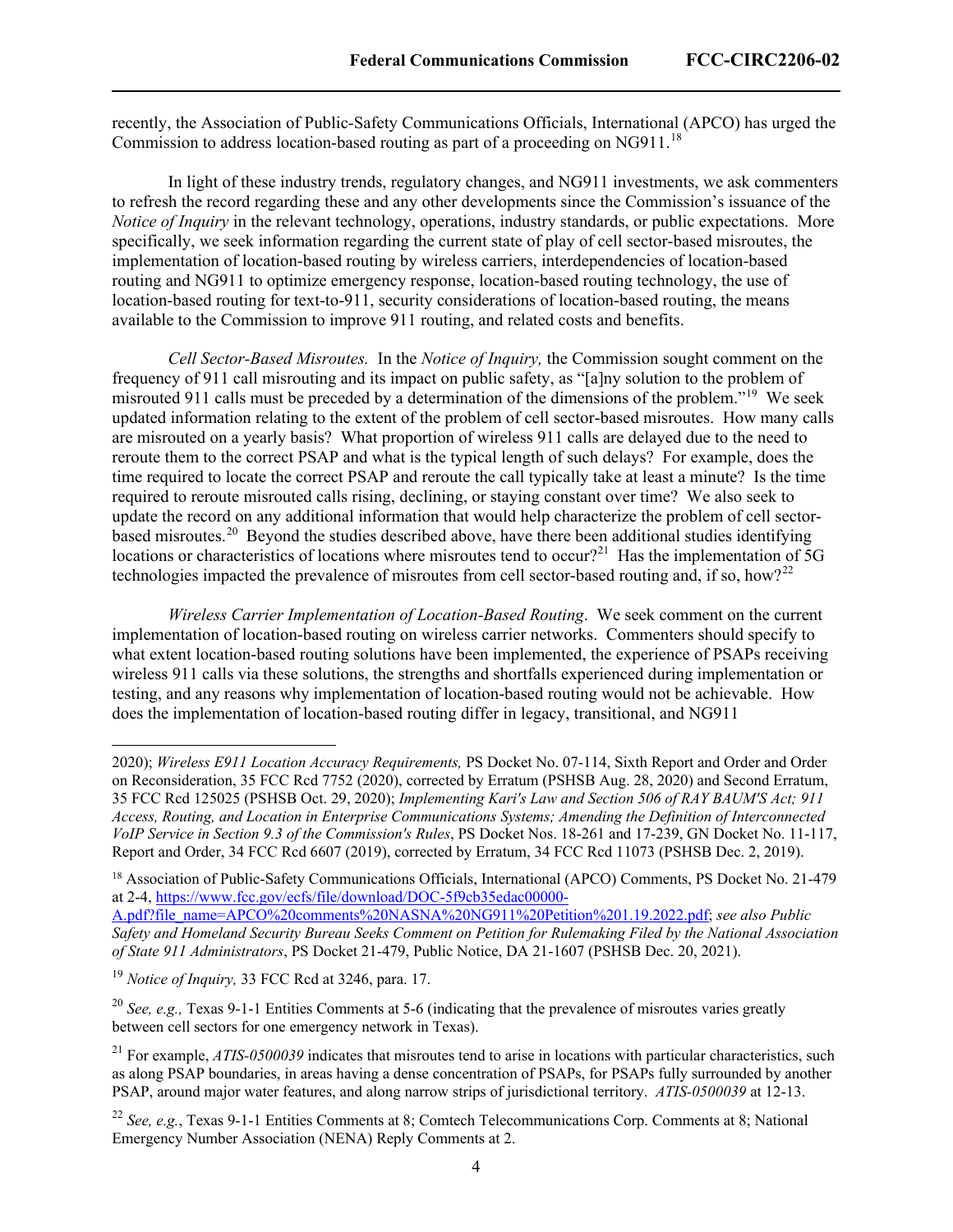environments? Have wireless carriers conducted any new testing or trials of location-based routing in cooperation with PSAPs, state or regional 911 authorities, or technology vendors? What are the one-time and ongoing costs for wireless carriers implementing location-based routing solutions in legacy E911, transitional, and NG911 environments, including costs related to updating system architecture, testing, ongoing operation, and satisfying security requirements? Are there costs for PSAPs when wireless carriers implement location-based routing? If so, what are they? Where location-based routing is deployed, what solutions are used, and how well do these solutions perform? In such areas, what percentage of calls are routed using location-based routing versus cell-sector routing? What has been the impact on the number of misroutes, that is, did implementing location-based routing increase, decrease, or have no effect the number of misroutes? What obstacles remain for wireless carriers implementing location-based routing? To what extent have small carriers implemented location-based routing solutions? Are there specific considerations for small carriers with respect to implementing locationbased routing for 911 calls?

We also seek comment on any planned implementation of location-based routing on wireless carrier networks. Do wireless carriers plan to implement or expand location-based routing on their networks? If so, on what timelines, and what are the criteria for determining when and where to expand location-based routing? What is required for wireless carriers to implement location-based routing in legacy E911 environments, transitional, and NG911 environments, including standards, costs, and network components? On what timelines could wireless carriers implement location-based routing in legacy E911, transitional, and NG911 environments?

*Transitions to Next Generation 911 and Location-Based Routing*. We seek further comment on the interdependencies of location-based routing technologies and NG911 to optimize emergency response. For example, the Commission observed in the *Notice of Inquiry* that the adoption of locationbased routing could provide an incentive for PSAPs and wireless carriers to transition to NG911, because NG911 systems are designed to route calls using caller location obtained in real time.<sup>[23](#page-5-0)</sup> Commenters responding to the *Notice of Inquiry* provided diverse opinions regarding whether the implementation of location-based routing should proceed independently of NG911.<sup>[24](#page-5-1)</sup> Has the availability of location-based routing incentivized the transition to NG911? Or, has the implementation of NG911 incentivized wireless carriers to transition to location-based routing? Does the availability, speed, accuracy, or reliability of location-based routing capabilities improve as PSAPs transition from legacy 911 to NG911 operations? If so, how? Has the implementation of NG911 resulted in the number of cell sector-based misroutes increasing, decreasing, or staying constant? Do new routing issues arise with the implementation of NG911? If so, how can the Commission help to address these issues? How can the Commission help to ensure that the delivery of location information to NG911 is consistent with NG911 systems and architecture? What steps can the Commission take to help ensure that carriers deliver adequate location information so that a 911 authority can appropriately route calls? In areas that have not yet implemented full NG911 functionality, what are the potential costs and benefits of implementing location-based

<span id="page-5-0"></span><sup>&</sup>lt;sup>23</sup> *Notice of Inquirv*. 33 FCC Rcd at 3240, para. 4. In a legacy E911 environment, carriers route wireless calls using the pre-registered location of the tower and radio antennas through which the 911 call was placed. *Id.* at 3251, para. 32. In a fully implemented NG911 environment, carriers deliver device location derived from a Location Information Server to the Emergency Services Internet Protocol Network (ESInet), and the 911 authority determines how to route a 911 call to the appropriate PSAP. *Id.* at 3251, para. 32.

<span id="page-5-1"></span><sup>&</sup>lt;sup>24</sup> *See, e.g.,* CTIA Comments at 6-7 (arguing that "the Commission should weigh whether the better course is to devote resources to a standalone location-based solution falling solely on the originating service provider or instead to advance and incentivize NG911"); T-Mobile Comments at 7 ("[d]iverting resources to redesign routing for legacy operations could ultimately slow the transition to NG911"); NENA Reply Comments at 2-3 (asserting that "concerns that pursuing LBR improvements to E9-1-1 will slow the transition to NG9-1-1 are overstated" and arguing that the Commission should not wait for NG911 to fix problems with call routing); Texas 9-1-1 Entities Reply Comments at 3 (arguing that both "E9-1-1 and NG9-1-1 need attention in the current environment, as E9-1-1 and NG9-1-1 are not currently mutually exclusive and may not become so for a very long time").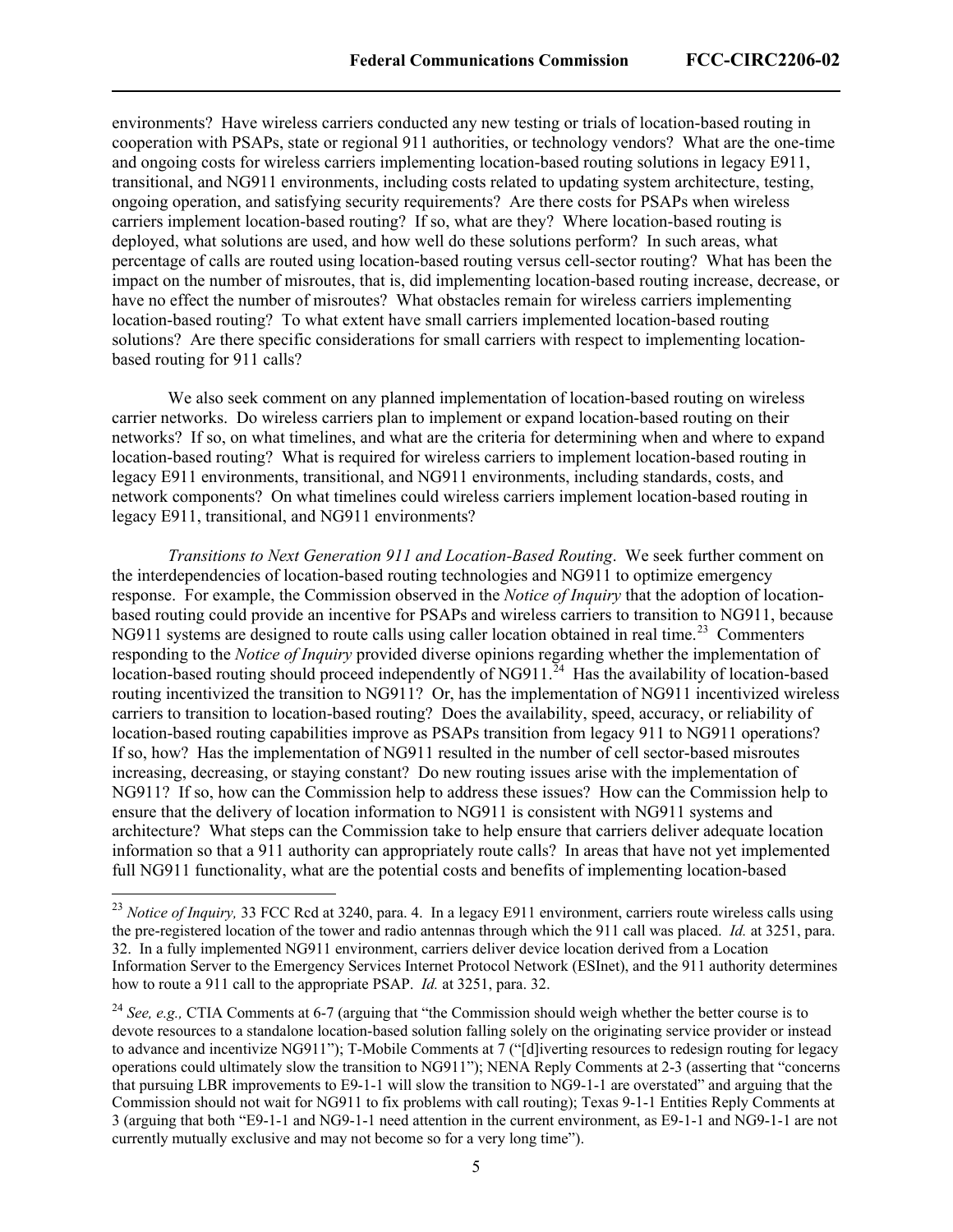routing? What burdens, if any, are placed on the PSAP if a carrier implements location-based routing in a jurisdiction that has not yet implemented full NG911 functionality?

In the *Notice of Inquiry*, the Commission sought comment on the *CSRIC V LBR Report* finding that while NG911 services are designed to receive a registered or provisioned civic address or a devicebased hybrid location in time to route the call to the jurisdictionally appropriate PSAP, these features are dependent on the IP-to-IP interconnection between wireless carriers and NG911 ingress components, which at the time of CSRIC's report had not yet been implemented by wireless carriers.<sup>[25](#page-6-0)</sup> We seek comment on whether and to what extent carriers have made progress implementing IP-to-IP interconnection. If no or little progress has been made, what obstacles do wireless carriers face? What steps, if any, can the Commission take to mitigate these barriers?

*Current State of Location-Based Routing Technologies.* We invite commenters to update the record on the current state of location-based routing technologies, including the five technologies identified by CSRIC V, and the extent to which such technologies would be capable of supporting location-based routing today within the time constraints defined by CSRIC V.<sup>26</sup> According to CSRIC V, the location must be calculated in five seconds or less with a fairly high degree of accuracy for location-based routing to be effective in delivering the 911 call to the jurisdictionally appropriate PSAP.<sup>[27](#page-6-2)</sup> In 2016, the *CSRIC V LBR Report* found promise in routing solutions that use DBH location. [28](#page-6-3) Some commenters cautiously agreed that DBH location technology could be used to route wireless 911 calls.<sup>29</sup> For DBH location technology and other location-based routing technologies, what is the current latency for providing an accurate location? Commenters generally agreed with CSRIC V's finding that delaying call routing on the timeframes for a Phase II location fix is not recommended.<sup>30</sup> How quickly can 911 calls be routed using DBH location technology in cold-start and warm-start scenarios?<sup>[31](#page-6-6)</sup> Can locationbased routing technologies still result in a misroute? If so, how often do such misroutes occur with location-based routing technologies? Should the Commission require carriers to provide information about the certainty of a route that uses location-based routing technology to PSAPs?

We also seek comment on the availability of location-based routing technologies for wireless subscribers, and scenarios in which location-based routing is not feasible. How widely available are DBH solutions on handsets on carriers' networks? What percentage of handsets on carriers' networks are

<span id="page-6-3"></span><sup>28</sup> *CSRIC V LBR Report* at 16-20.

<span id="page-6-0"></span><sup>25</sup> *Notice of Inquiry,* 33 FCC Rcd at 3251, para. 33; *CSRIC V LBR Report* at 25.

<span id="page-6-1"></span><sup>26</sup> *CSRIC V LBR Report* at 9.

<span id="page-6-2"></span><sup>&</sup>lt;sup>27</sup> *CSRIC V LBR Report* at 9. CSRIC V noted that the voice portion of the wireless 911 call is routed by the Mobile Switching Center (MSC) no later than six seconds from when the caller presses "send." Therefore, to route on location, that location must be available to the MSC in five seconds or less. *CSRIC V LBR Report* at 8.

<span id="page-6-4"></span><sup>29</sup> *See, e.g.,* NENA Comments at 4-5 (noting that current trends "gravitate toward warm-start GPS processes" but that the "proprietary nature of these location services, the unknown nature of the databases that underpin them, and their management and maintenance causes questions about how well those services can be safely applied"); AT&T Services, Inc. Reply Comments at 11-12 (noting that while promising, device-based hybrid location methods have limitations, such as where handsets are restricted by poor or no access to GPS and Wi-Fi).

<span id="page-6-5"></span><sup>30</sup> *CSRIC V LBR Report* at 27. *See, e.g.,* West Safety Services, Inc. Comments at 17-18; AT&T Reply Comments at 2; NENA Comments at 3. *But see* Boulder Regional Emergency Telephone Service Authority (BRETSA) Reply Comments at 3.

<span id="page-6-6"></span> $31$  As the Commission previously noted, "[i]n a cold start, the RMS network and mobile device have either no GPArelated data or expired GPS-related data from a previous attempt to determine the device's location" whereas "[i]n a warm start[,] the network and mobile device do have access to some initial GPS data from a previous attempt to locate the device." *Notice of Inquiry,* 33 FCC Rcd at 3249, para. 25.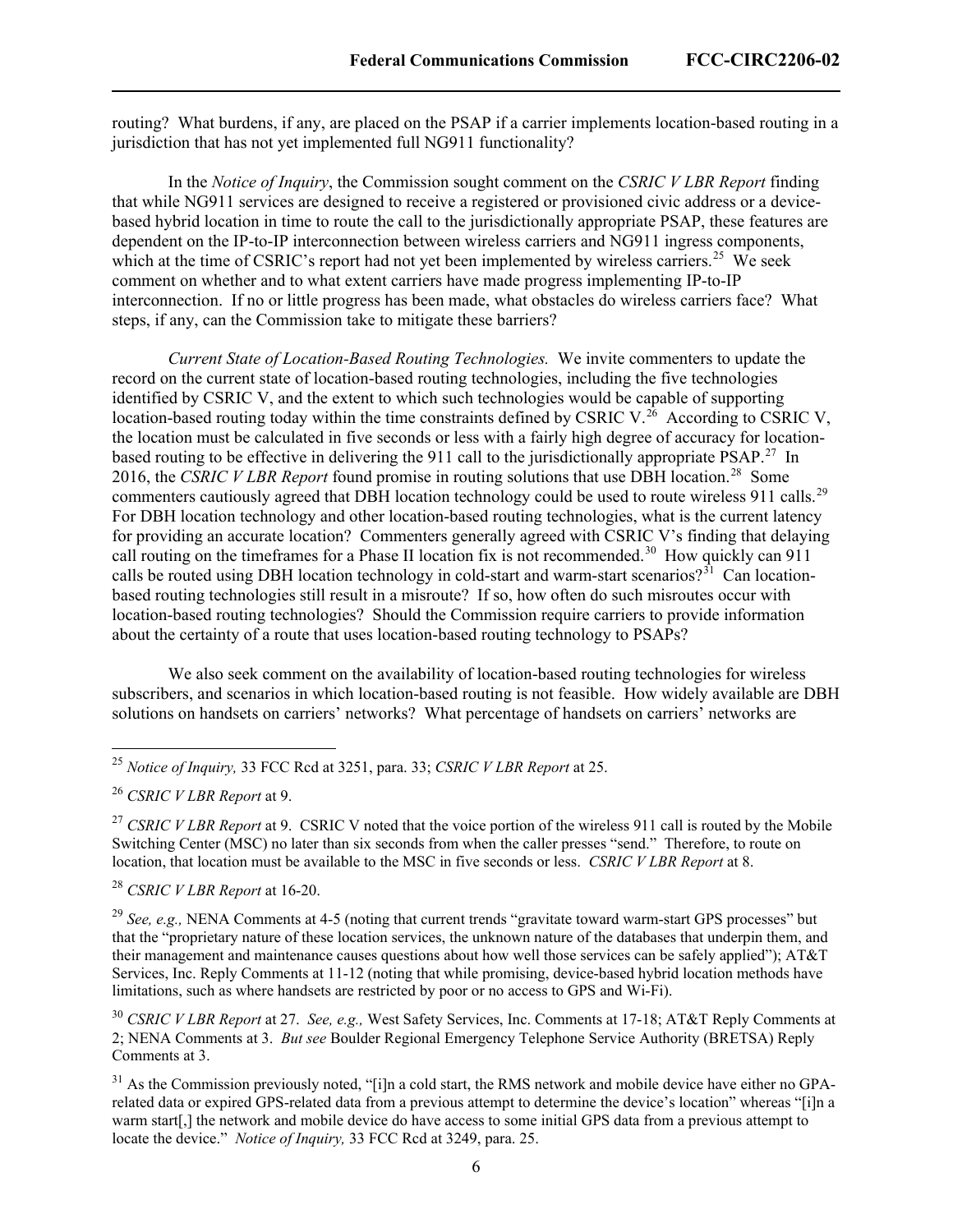capable of supporting location-based routing? For what kinds of users, and in what scenarios, would location-based routing not be a feasible routing method? For example, would location-based routing be feasible on devices such as non-service-initialized phones or for subscribers who choose not to or cannot use Wi-Fi or GPS?

*Location-Based Routing for Text-to-911*. In 2014, the Commission adopted text-to-911 rules requiring carriers to route texts to 911 using coarse location (cell ID and cell sector) or other equivalent means (commercial location-based services or through the device's location application programming interface) that allow the covered text provider to route the text to the appropriate PSAP.<sup>[32](#page-7-0)</sup> We seek comment on the feasibility of implementing location-based routing for text-to-911. Is location-based routing a viable means of routing 911 text messages to the appropriate PSAP? Would changes to network, SMS servers, and handsets be required? If so, what changes? Would it require development of new standards? What percentage of devices on wireless networks could support location-based routing for text-to-911? Do wireless carriers have plans to implement location-based routing for text-to-911 on their networks?

*Other Considerations for Location-Based Routing.* We seek comment on any security, reliability, and privacy considerations related to location-based routing approaches. Does location-based routing raise any security or privacy concerns not previously addressed by the Commission in other proceedings? How can the Commission support the reliability of location-based routing?

*Means Available to the Commission to Improve 911 Routing*. We seek comment on steps the Commission could take to advance the implementation of location-based routing. Are there any incentives that we could create to encourage the development and implementation of location-based routing for wireless 911 calls? Are there regulatory steps we should take to advance the implementation of location-based routing and, if so, what are they? Moreover, what would be the costs and benefits associated with those suggested regulatory changes? Are there existing regulatory impediments to the development and implementation of location-based routing? If so, what steps could we take to remove those impediments?

We also seek comment on the means available to the Commission to mitigate the problem of misroutes arising from cell sector-based routing. Some commenters on the *Notice of Inquiry* argued that the Commission could take targeted or transitional action to address misroute-prone areas.<sup>33</sup> Are there any incentives we could create to encourage parties to identify and address areas with high numbers of misroutes? Should we ask carriers to identify the cell sectors where misroutes tend to occur? Should the Commission ask PSAPs to report on the number of misroutes that occur? Are there targeted solutions unrelated to location-based routing that we can pursue in areas identified with high numbers of misroutes? What specific best practices for PSAPs and carriers can the Commission encourage to minimize misroutes when cell sector-based routing is used?

*Digital Equity and Inclusion.* Finally, as part of the Commission's continuing effort to advance

<span id="page-7-0"></span><sup>32</sup> *Facilitating the Deployment of Text-To-911 and Other Next Generation 911 Applications*, PS Docket Nos. 11-153 and 10-255, Second Report and Order and Third Further Notice of Proposed Rulemaking, 29 FCC Rcd 9846, 9874, para. 59 (2014).

<span id="page-7-1"></span><sup>33</sup> *See, e.g.,* NENA Reply Comments at 3 (arguing that "problem areas for routing could be prioritized in the deployment of LBR, while areas that see very few 'misroutes' can remain served by legacy cell sector routing techniques"); CTIA Reply Comments at 2 (asking the Commission to encourage targeted action, such as "additional coordination among PSAPs and by PSAPs with wireless providers"); BRETSA Comments at 10-11 (arguing that there are several measures which could be taken to mitigate Phase I misroutes, including modifying routing for sites prone to misroutes, sectorizing cell sites to limit coverage of multiple jurisdictions by a single antenna, and reorientation of cell sectors).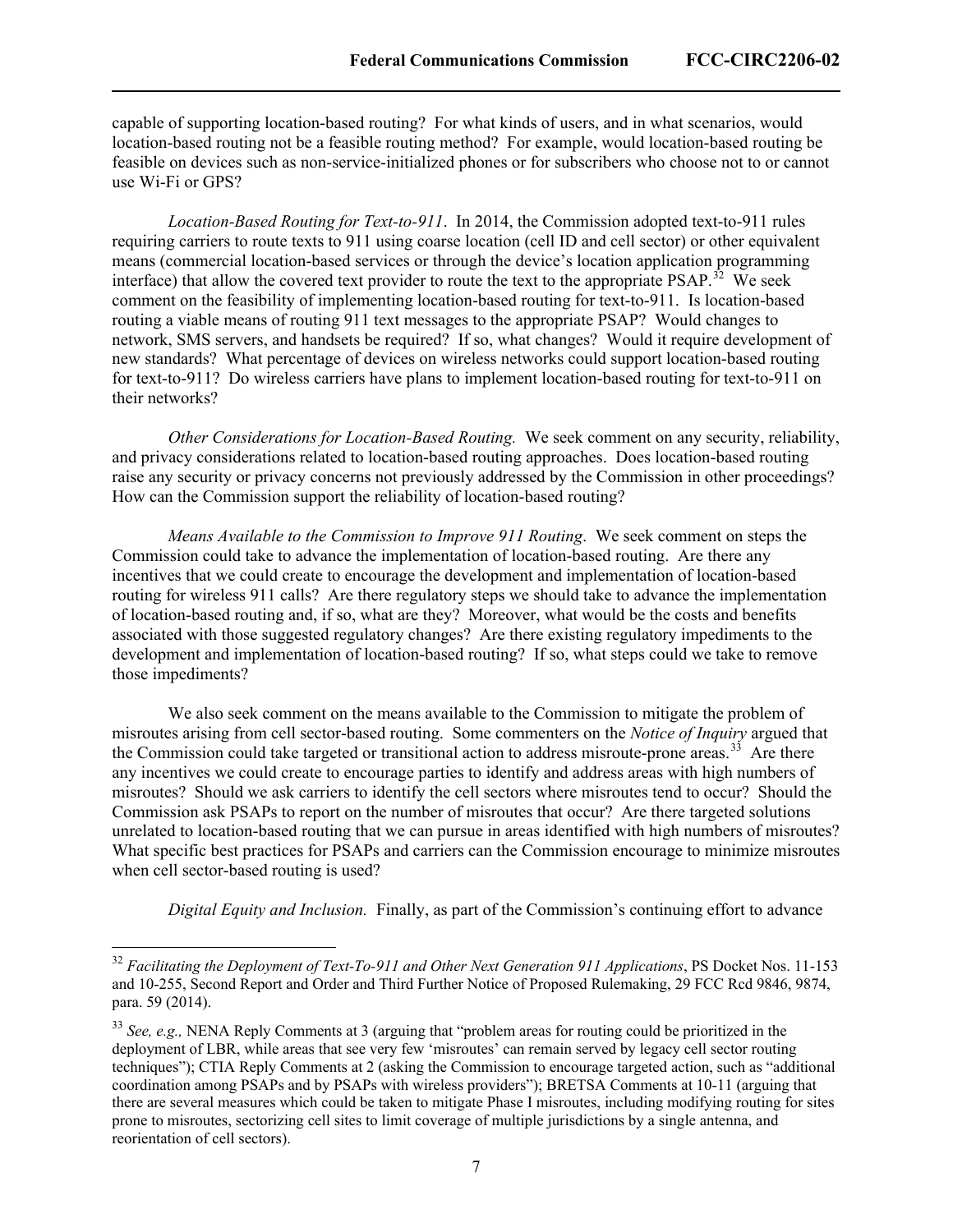digital equity for all,<sup>[34](#page-8-0)</sup> including people of color, persons with disabilities, persons who live in rural or Tribal areas, and others who are or have been historically underserved, marginalized, or adversely affected by persistent poverty or inequality, we invite comment on any equity-related considerations<sup>[35](#page-8-1)</sup> and benefits (if any) that may be associated with the issues discussed in this Public Notice. Specifically, we seek comment on how this inquiry into improving wireless location-based routing may promote or inhibit advances in diversity, equity, inclusion, and accessibility, as well the scope of the Commission's relevant legal authority.

*Filing Comments and Replies.* All filings responsive to this Public Notice must reference PS Docket No. 18-64. Interested parties may file comments and reply comments on or before the dates indicated on the first page of this document. Comments may be filed using the Commission's Electronic Comment Filing System (ECFS). *See Electronic Filing of Documents in Rulemaking Proceedings*, 63 FR 24121 (1998).

- Electronic Filers: Comments may be filed electronically using the Internet by accessing the ECFS: https://www.fcc.gov/ecfs/.
- **Paper Filers: Parties who choose to file by paper must file an original and one copy of each** filing.
- Filings can be sent by hand or messenger delivery, by commercial overnight courier, or by firstclass or overnight U.S. Postal Service mail. All filings must be addressed to the Commission's Secretary, Office of the Secretary, Federal Communications Commission.
- Commercial overnight mail (other than U.S. Postal Service Express Mail and Priority Mail) must be sent to 9050 Junction Drive, Annapolis Junction, MD 20701. U.S. Postal Service first-class, Express, and Priority mail must be addressed to 45 L Street, NE, Washington, DC 20554.
- **Effective March 19, 2020, and until further notice, the Commission no longer accepts any hand or** messenger delivered filings. This is a temporary measure taken to help protect the health and safety of individuals, and to mitigate the transmission of COVID-19. *See FCC Announces Closure of FCC Headquarters Open Window and Change in Hand-Delivery Policy*, Public Notice, 35 FCC Rcd 2788 (OMD 2020).

*People with Disabilities*. To request materials in accessible formats for people with disabilities (braille, large print, electronic files, audio format), send an e-mail to  $fcc504@$ fcc.gov or call the Consumer & Governmental Affairs Bureau at 202-418-0530 (voice), 202-418-0432 (tty).

*Ex Parte Rules.* This proceeding shall continue to be treated as a "permit-but-disclose" proceeding in accordance with the Commission's *ex parte* rules.[36](#page-8-2) Persons making *ex parte* presentations must file a copy of any written presentation or a memorandum summarizing any oral presentation within

<span id="page-8-0"></span><sup>&</sup>lt;sup>34</sup> Section 1 of the Communications Act of 1934 as amended provides that the Commission "regulat[es] interstate and foreign commerce in communication by wire and radio so as to make [such service] available, so far as possible, to all the people of the United States, without discrimination on the basis of race, color, religion, national origin, or sex." 47 U.S.C. § 151.

<span id="page-8-1"></span> $35$  The term "equity" is used here consistent with Executive Order 13985 as the consistent and systematic fair, just, and impartial treatment of all individuals, including individuals who belong to underserved communities that have been denied such treatment, such as Black, Latino, and Indigenous and Native American persons, Asian Americans and Pacific Islanders and other persons of color; members of religious minorities; lesbian, gay, bisexual, transgender, and queer (LGBTQ+) persons; persons with disabilities; persons who live in rural areas; and persons otherwise adversely affected by persistent poverty or inequality. *See* Exec. Order No. 13985, 86 Fed. Reg. 7009, Executive Order on Advancing Racial Equity and Support for Underserved Communities Through the Federal Government (January 20, 2021).

<span id="page-8-2"></span><sup>36</sup> 47 CFR §§ 1.1200 *et seq.*